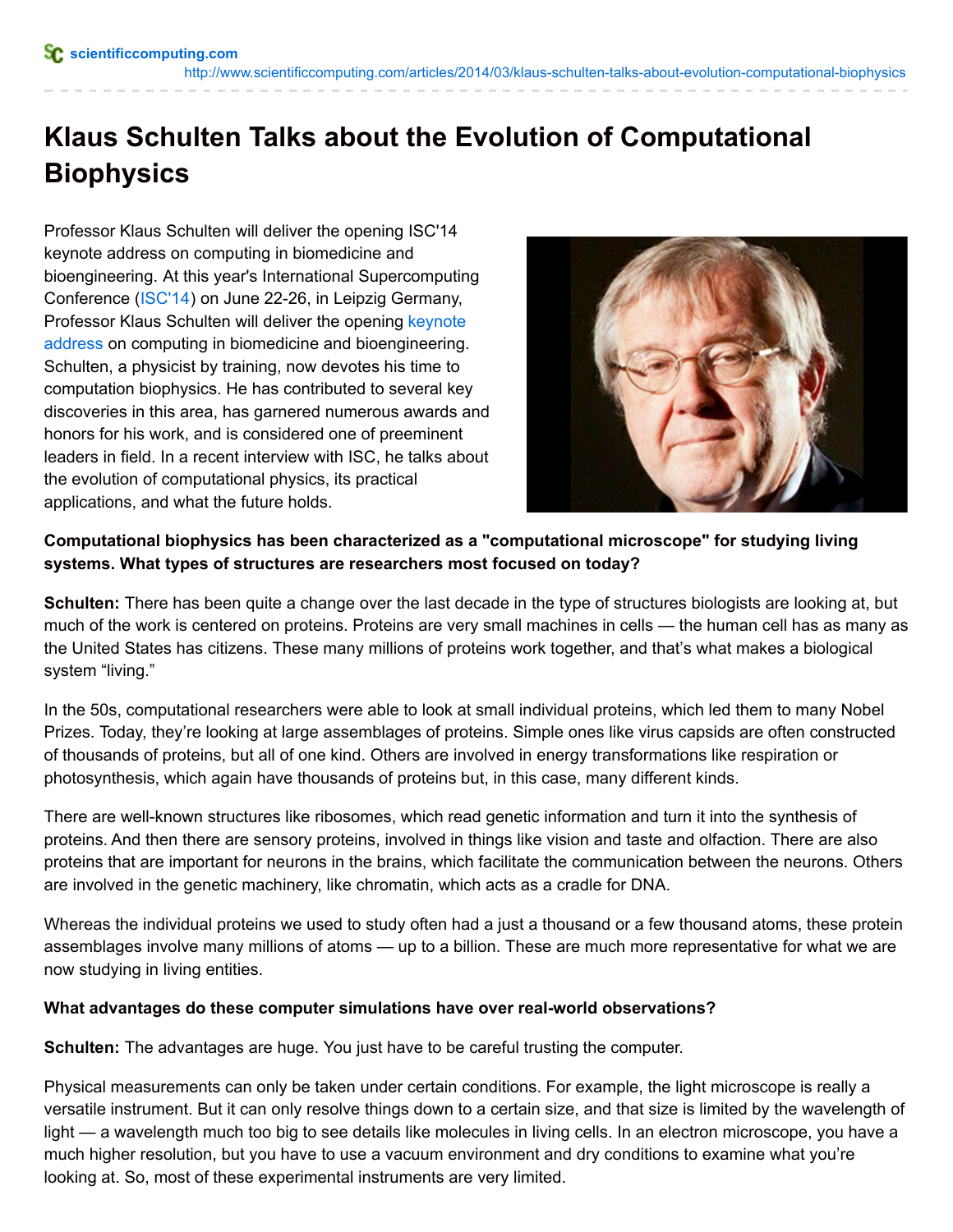That's where the computer comes in, to be a microscope where real microscopes don't work. Just as Boeing uses a computer to simulate airplanes, we simulate what we know is in the cell. Now, we're not quite as good as what Boeing can do with airplanes, but we're pretty good and getting better every year.

The computer simulations combine the data of experimental results, including light and electron microscopes, in addition to other kinds of research. The computer is also very good at applying the basic principles of science to living systems. Only the computer can put apples and oranges together and give you the structures that are consistent with all of these measurements. That's its strength.

# **Could you give some examples of recent discoveries made possible with computational biophysics? For example, have any specific results found practical applications in medical treatments, agriculture, energy production or other areas?**

**Schulten:** Computational methods have made astonishing advances on how certain animals navigate, many of which possess a magnetic sense and are able to determine magnetic north and south. Some animals, like fish, have an incredible sense of touch, so can stay completely still in flowing water — and thus hidden from predators — by measuring the flow on the surface of their skin. These types of discoveries were uncovered by computer simulations.

The computer is also an extremely useful instrument for pharmacological research because the targets of most of our medical treatments are specific molecules in the body. That's what the computer can help with — describing the target molecules and suggesting pharmacological treatments against what the computer sees.

A relatively new discovery made possible by the latest generation of computers is the structure of the HIV virus. Now that this structure is known, great progress has been made with HIV treatment. And we can develop new treatments that outrace the virus as it adapts.

In my own research, I study the ribosome from a pharmacological perspective. The ribosome is a target of antibiotics, and we constantly have to find new ones because bacteria become resistant to the antibiotics we've developed.

We can also develop strategies using nanotechnology, which is a relatively new technology area being looked at for medical use. Nanotechnology uses devices so small, even light microscopes can't see them. They can be used to monitor cell activity, for example, to diagnose certain types of cancer. Here again, the computer can help develop these devices.

Another active area my research group is looking at is what we call "second-generation" biofuels. We already know it's possible to make gasoline from ethanol and valuable food sources like corn and sugarcane, but that takes food away from people. Now, instead, we want to make biofuel from industrial waste. This requires unique molecular transformations, which are being developed jointly between experimental and computational scientists.

So, we're seeing a revolutionary rise in the use of computers for bio-nanotechnology, medicine and the life sciences in general.

# Software applications like [NAMD](http://www.ks.uiuc.edu/Research/namd/) and [VMD](http://www.ks.uiuc.edu/Research/vmd/) have been critical to the work of biophysicists. Could you give a **layman's description of how these applications work and why they're important?**

**Schulten:** NAMD and VMD are scientific software that has been systematically funded by the National Institute of Health (NIH) for more than 25 years. Recently, the funding has been renewed for another five years. The result has been professional software that is used by about 300,000 researchers worldwide.

This software has the same user interface from a laptop to the most powerful supercomputers. These include petascale systems like *Blue Waters* at the University of Illinois at Urbana-Champaign, where I'm a professor, the *Titan* supercomputer at Oak Ridge National Lab, and the *Piz Daint* computer just installed in Switzerland.